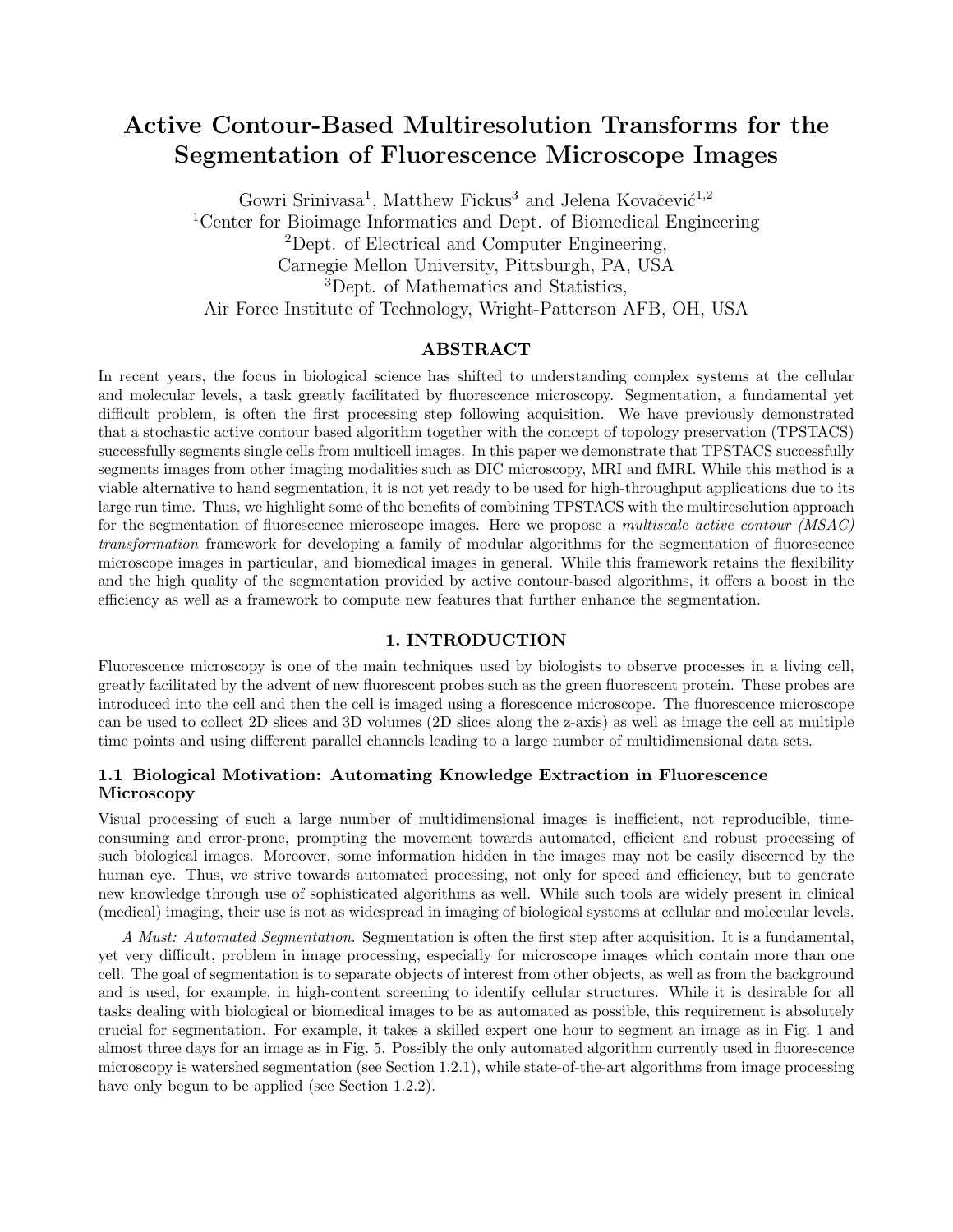In this section we introduce two biological problems that highlight the need for automated segmentation. This is because hand segmentation of a sufficient number of images might not be feasible and does not ensure the reproducibility and accuracy of results. While our focus is on segmentation of fluorescence microscope images, we consider a wider range of modalities, including problems using differential interference contrast microscopy (DIC), magnetic resonance imaging (MRI) and functional MRI (fMRI), to show the broader impact automated segmentation would have.

### 1.1.1 Determining Protein Subcellular Location

Proteins are integral components of cells that impact their functioning. One of the crucial aspects of a protein's activity and function is its subcellular location. Today's method of choice to determine protein subcellular location is fluorescence microscopy. Murphy pioneered automated interpretation and analysis of protein subcellular location images, resulting in systems that can classify protein location patterns with well-characterized reliability and better sensitivity than human observers.<sup>1, 2</sup>

In one of the data sets used in Ref. 3, the cells had been marked for a specific protein along with probes to obtain parallel images of the total protein and total DNA. This data was segmented using the seeded watershed algorithm on the total-protein channel, using the nuclei as seeds. As we will see in Section 1.2.1, the seeded watershed algorithm suffers from both splits (one cell/object is split into more than one) as well as merges (more than one cell/object are merged into a single one) forcing a large fraction (nearly 62%, see Section 2.1.1) of the cells to be discarded thus wasting time and resources.<sup>4</sup>

### 1.1.2 The Influence of Golgi-Protein Expression on the Size of the Golgi Apparatus

The Golgi apparatus is an organelle that mediates the processing and sorting of proteins and lipids in the final stages of their biosynthesis. The cytoplasmic surface of the Golgi apparatus is also a site for numerous important signaling pathways. Defects in membrane trafficking are responsible for many human diseases. Since an understanding of the molecular basis of these defects is paving the way to new therapeutics, a study of the Golgi apparatus is of particular interest.

The research of Linstedt et. al. focuses on the aspects that influence and control the size of the Golgi apparatus.<sup>5</sup> These tests depend on a quantitative assay comparing Golgi size to cell size. The accurate segmentation of the images obtained from a fluorescence microscope assay is the critical step in determining cell volume. In the absence of an automated segmentation algorithm that works satisfactorily, the tests involve hand segmenting the cell boundaries in each of as many as 20 optical slices. For this reason, the analysis has been limited to fewer optical slices of the cells and to small numbers of cells.<sup>6</sup> To extend their experimental findings, the analysis of many more cells and much larger numbers of slices per cell is necessary. The automated segmentation algorithm developed here will allow a rigorous, objective and efficient means of Golgi/cell volume determination.

#### 1.1.3 Importance of Automated Segmentation on Other Modalities

While we focus on developing the tools needed for segmentation of fluorescence microscope images, due to their flexibility, we believe these tools will allow the development of algorithms for automated segmentation on other modalities as well. As representative examples, we discuss some of the projects for which our collaborators are currently looking for segmentation solutions.

DIC Images of Yeast. The yeast organism has become one of the most often used eukaryotic microorganisms for biological studies. One of the standard ways of imaging yeast is using differential interference contrast (DIC) microscopy. It provides an excellent way for showing contrast in transparent specimens. One of the most important uses of DIC microscopy is that it represents an optical view of the entire cell and some of its parts, whereas any fluorescence label will exhibit a certain localization pattern (which may be restricted and could also vary over time). DIC microscopy does not require UV illumination (which may damage cells) and it works well on both live and fixed samples. Furthermore, it requires no special reagents (antibodies, cDNAs, dyes, etc.). Segmentation is the first step in quantitative and automated studies of yeast. Due to the typically large number of these cells in each image (see Fig. 3), hand segmentation is highly impractical and time consuming. Only recently has an attempt been made to automate the segmentation of this data.<sup>7</sup>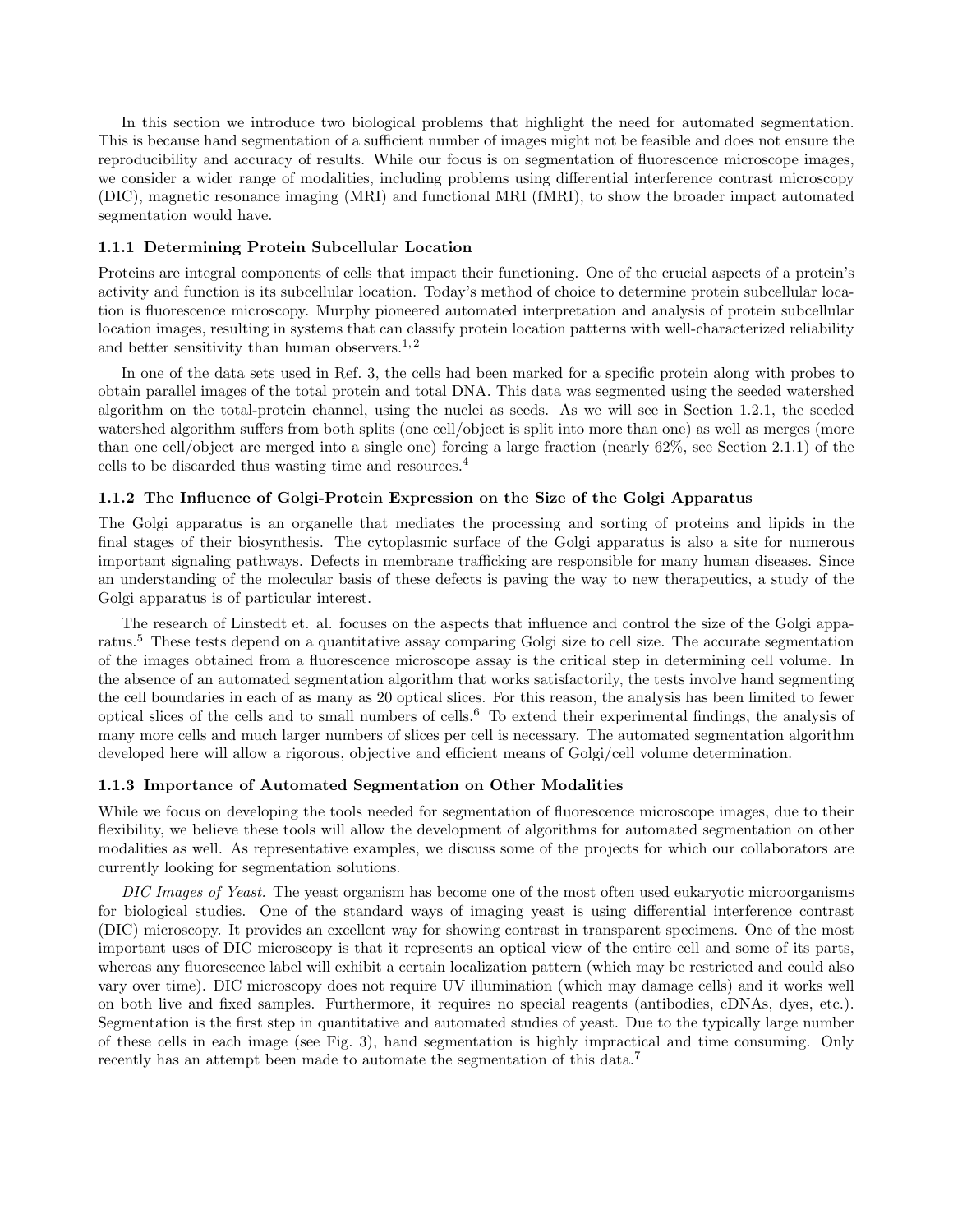MRI Images of the Heart. MRI has emerged as a powerful technique to noninvasively visualize biological structures. Cardiac MRI is being used by Laine and his team to understand heart motion and quantify the leftventricular heart volume with the motivation of being able to realize more accurate ejection fraction measures.<sup>8</sup> The segmentation of this type of images (see Fig. 4) can also drive techniques to detect abnormal wall motion due to ischemia. A particular time-series of this data set has been successfully segmented by adapting the STACS algorithm to this data (see Section 2.1.3). A challenge in this project is to extend the technique to work on the peripheral volumes that have poorer signal quality and are beset with noise.

fMRI Images of the Brain. With the development of functional MRI techniques, it is now possible to directly visualize neuronal activity in the brain by using the amount of oxygen in the surrounding blood flow as a proxy for neuronal activity. This, in turn, can be used to study the development, structure and activity of the human brain. In particular, the work of Wandell and his team focuses on using functional neuro-imaging to study visual pathways.<sup>9</sup> To generate meaningful visualizations of the data obtained from fMRI studies, however, it is important to first obtain accurate topological maps of the area of the brain in which the neuronal activity is being measured—the gray matter in the cerebral cortex. One way to create these topological maps is to segment 3D MRI images of the brain into three regions: gray matter, white matter and cerebral spinal fluid. Once the 3D topology of the gray matter region has been identified by segmentation, an equivalent 2D visualization can be created by flattening out the 3D shape. The flattened 2D representation makes it easier to visualize the deep furrows (sulcii) that exist in the gray matter.

## 1.2 Segmentation Algorithms

Problem Statement. As highlighted in the previous subsection, segmentation is a fundamental task in image processing. Since we discuss the segmentation of real-valued discrete images of size  $M \times N$  (similarly for higher dimensional data sets), segmentation may be defined as the mapping  $\Psi : f \mapsto \Omega$ , that is, a partitioning of the dimensional data sets), segmentation may be defined as the mapping  $\Psi : f \mapsto \Omega$ , that is, a partitioning of the pixels in image  $f \in \mathbb{R}^{M \times N}$  to a mask  $\Omega = \bigcup \Omega_i$ , with  $\bigcap \Omega_i = \emptyset$ . These masks,  $\Omega_i$ , are indicator of an object of interest such that any pixel identified as an object in f belongs to one and only one  $\Omega_i$ . The mask  $\Omega^c$  represents the background.  $\Omega$  may be represented as a black and white mask of the same size as the input image, such that the white regions correspond to the objects of interest and the black to the background. Another representation of  $\Omega_i$  may be a multi-hued mask with a different color assigned to each object (member of a distinct  $\Omega_i$ ) and black to the background.

In case of segmentation of biological images,  $\Psi$  is a good mapping if the resulting  $\Omega_i$  are biologically meaningful segments of the input image. The standard of comparison to quantify the quality of the mapping is normally the output of manual segmentation.

#### 1.2.1 Current Segmentation Method in Fluorescence Microscopy: Seeded Watershed

One of the most widely used algorithms for the segmentation of fluorescence microscope images is a region-based segmentation algorithm known as the Seeded Watershed(SW).<sup>10</sup> It works by interpreting the image as elevation in a landscape splitting the image into regions, similar to the drainage regions of this landscape. To create the watersheds, a gradient magnitude image is built, in which water will start to rise from minima representing areas of low gradient (such as areas inside the cell or in the background regions), and the watershed borders will be built at the maxima of the gradient magnitude. Thus, ideally, the borders will be at the edges of cells, assuming those edges are well defined. However, as this is not the case for fluorescence microscope images, the contour (watershed border) keeps evolving following gradual changes in the gradient, resulting in segmented regions much larger than the true cell. Various modifications of the watershed algorithm have been extensively used to segment single cells from multicell images.<sup>11</sup>

Problems with Watershed Segmentation. The problems with this algorithm are twofold. Firstly, many segmented regions are discarded due to true cells being segmented into more than one region (splits), and more than one cell being merged into the same region (merges, see Fig.  $1(c)$ ). Any postprocessing to deal with merges would typically be manual. Secondly, by design, the seeded watershed algorithm splits the image into regions and does not define a contour around the region of interest. The segmented regions are typically much larger than the true cell (same figure), leading to a fair amount of background noise outside the cell being included with the cell.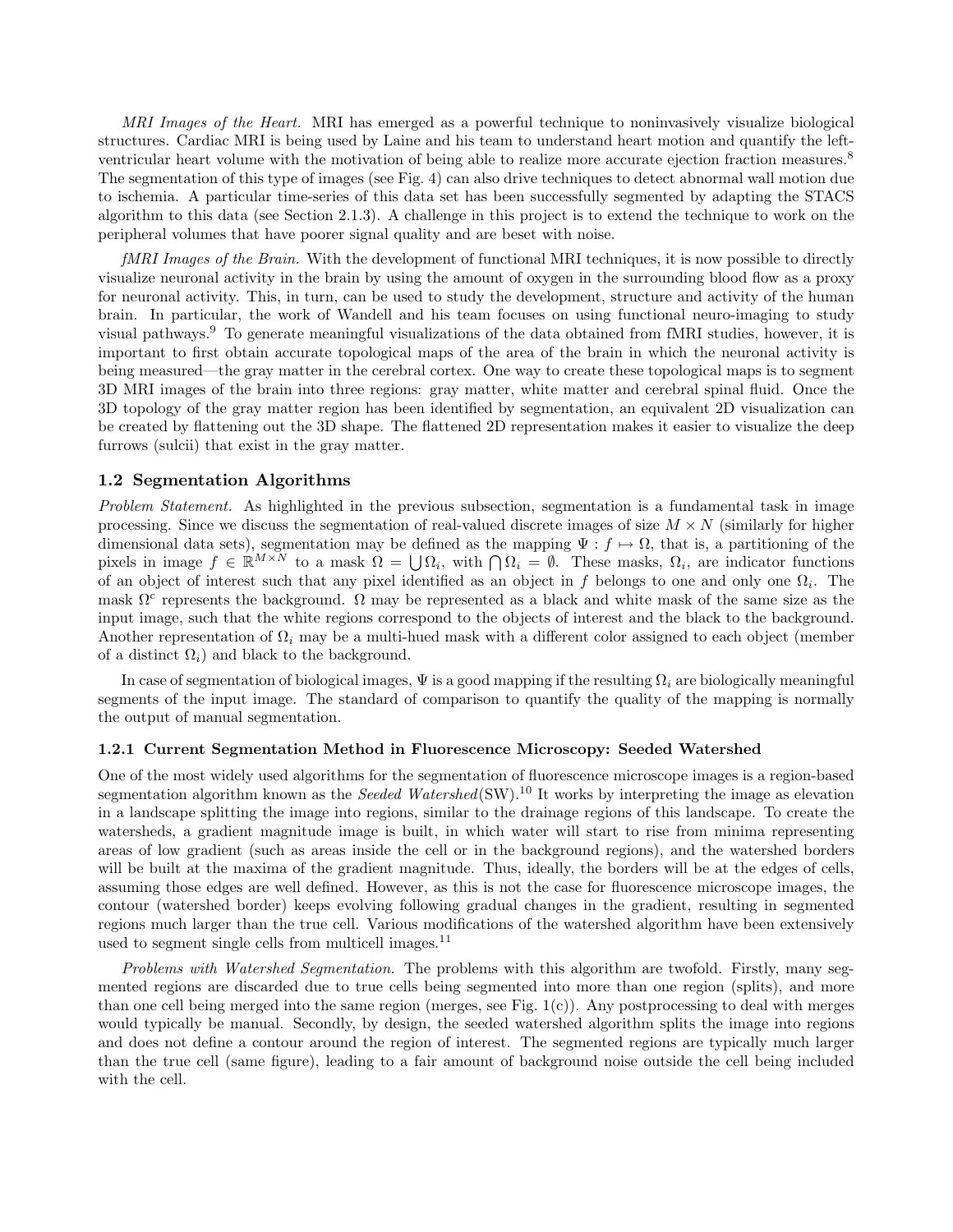#### 1.2.2 Active Contours: State-of-the-Art in Segmentation

Active contour algorithms are the state-of-the-art in segmentation. In particular, the Stochastic Active Contour Scheme belongs to the class of geometric active contour algorithms and it was originally developed to segment heart MR images.<sup>12</sup>

Given an image  $f(x, y)$ , the level-set function  $\phi(x, y, t)$  is positive inside the contour C, zero on C and negative outside.<sup>13</sup> To evolve the contour, we evolve the level-set function itself. To represent the templates of the image pixels that are inside, outside or on the contour, we define masks using the regularized Heavyside function  $\mathcal{H}(\phi)$ , with value one well outside the contour ( $\phi$  is positive and much larger than some small  $\epsilon$ ) and zero inside the contour (where  $\phi$  is negative and much larger then some small  $\epsilon$ ). Let  $\delta(\phi) = d\mathcal{H}(\phi)/d\phi$ . We can now use the functions  $\mathcal{H}(\phi)$ ,  $1 - \mathcal{H}(\phi)$  and  $\delta(\phi)$  to extract the pixels inside, outside and on C, respectively.<sup>12, 13</sup>

As a key concept, the segmentation problem is mapped into an energy functional minimization problem,

minimize: 
$$
J(C) = \sum_{i}^{N} \lambda_i J_i(C)
$$
, (1)

where  $\lambda_i$  is the weight of energy functional  $J_i$ . Thus, in this setting, we can have any number of energy functionals chosen appropriately based on the application. For example, in the STACS algorithm  $N = 4$ . We have  $J_1$  is the contour smoothing term,  $J_2$  incorporates the prior knowledge on the shape of the contour,  $J_3$  is called the region-based term and  $J_4$  is an edge-based term, with corresponding weights,  $\lambda_I$ ,  $\lambda_2$ ,  $\lambda_3$ , and  $\lambda_4$ , respectively, that control the relative strength of the four terms. The minimum of the functional is found at a zero of its first variation  $\delta J(C) = 0$ , from which a partial differential is extracted of the form  $F(C) = 0$ , termed the Euler-Lagrange equation. It is usually solved by introducing an artificial time parameter t into  $C(x, y, t)$ , and solving

$$
\frac{\partial C}{\partial t} = F(C). \tag{2}
$$

In steady state,  $\partial C/\partial t = 0$ , leading to the solution of the Euler-Lagrange equation by introducing an explicit parameter,  $t$ , as

$$
\frac{\partial}{\partial t}\phi(x,y,t) = \sum_{i} \lambda_i F_i(x,y,t). \tag{3}
$$

For STACS, a specific form of the equation is obtained with  $F_1$  as the internal force,  $F_2$  the external force,  $F_3$  a curvature force and  $F_4$  a shape-based force, with weights,  $\lambda_1,\dots,\lambda_4$ , respectively. Active contours have been used extensively in medical imaging and are only recently finding their way into biological imaging.<sup>14, 15</sup>

## 2. ACTIVE CONTOUR-BASED ALGORITHMS

In this section we review the algorithmic results that demonstrate our success in segmenting fluorescence microscope cell images as well as its flexibility in incorporating new forces for segmenting data from some other modalities.

### 2.1 The bimagicLab STACS Segmentation Algorithms for Fluorescence Microscopy

#### 2.1.1 TPSTACS: Algorithm for Segmentation of Protein Subcellular Location Images

Herein we present only the pertinent details of the algorithm we developed for segmentation of fluorescence microscope images introduced in Section 1.1.1. Further details can be obtained from Ref. 4, 16.

Data Set. Two channels (total DNA and total protein) in HeLa cells expressing GFP-UCE were imaged using confocal immunofluorescence microscopy.<sup>3</sup> Serial sections in the z-axis through entire cells were taken with a step size of  $0.1628\mu$ m and a pixel size of  $0.0977\mu$ m in the x and y dimensions (1024×1024 pixels per section). The total number of images was 82 for 8 3D z-stacks. We were also provided the masks resulting from the seeded watershed (SW) algorithm.

Modified STACS. While the original STACS uses four forces: region-based, edge, shape prior and contour smoothness, given in (3), in our modified version, we use only two: an external, region-based force  $F_r$  and an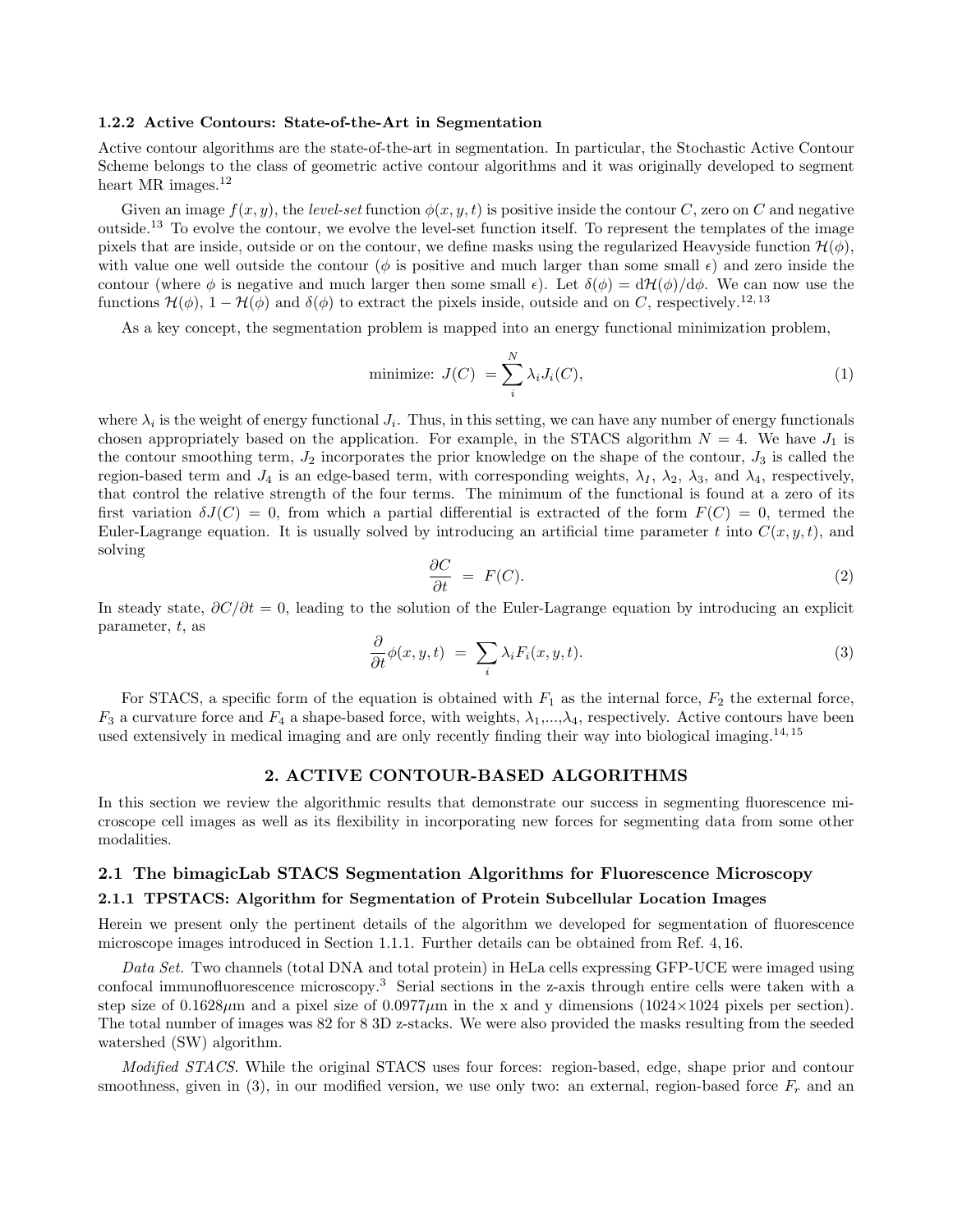internal force  $F_c$  which depends on the curvature of the contour. We describe the evolution of the level set function as

$$
\frac{\partial \phi(\mathbf{x},t)}{\partial t} = \lambda_r F_r(\mathbf{x}) + \lambda_c F_c(\mathbf{x},t), \qquad (4)
$$

where  $\lambda_r$  and  $\lambda_c$  are scalar coefficients that weigh the region-based force and the curvature force, respectively.

The external or region-based force is based on the assumption that the pixels in the objects and the background are drawn from two different statistical models:  $M_1$  and  $M_2$ . Thus, a pixel lying inside the contour C should be described by the model  $M_1$ , while a pixel outside the contour should be described by  $M_2$ .<sup>12</sup> More specifically, our external region-based force relies on the idea that the density of proteins should be higher inside the cell than outside. The internal force is a smoothing force based on the curvature  $F_c$  of the contour. At each iteration the magnitude of this force is computed from the level-set function as described in Ref. 13.

In (4), the coefficients  $\lambda_r$  and  $\lambda_c$  evolve in time: this is called an annealing, or, cooling schedule.<sup>12</sup> (These names come from a parallel problem in statistical mechanics and is different from the annealing commonly referred to in optimization problems.) Experiments reveal that the region-based coefficient  $\lambda_r$  should decrease with time, whereas the curvature coefficient  $\lambda_c$  should remain constant.

One of the important steps in the algorithm is the initialization of the contour. Equation (4) assumes that an initial level set function is available. To obtain it, we perform an edge-based segmentation on the DNA channel to develop initial contours. Then we initialize the level set function using the Euclidean distance transform. Given a binary mask as input, for each pixel in the plane, we assign the shortest Euclidean distance between the pixel and the nearest point on a contour as its value. Finally, we invert the sign of the distance for pixels outside of the contour.

Evolution of the level set to obtain the final contour is done by introducing an artificial time parameter and numerically solving the Euler-Lagrange equation as described in (3), with the appropriate forces for this data. As the forces are computed only at the points on the contour, they must be extended to the entire domain in order to suitably update the level set function. This is done for every pixel in the image by computing the closest point to it on the contour and simply replicating the force at that point.<sup>13</sup> The extent of evolution is controlled by a parameter that specifies the number of iterations a priori.

We compare our results to those obtained by SW. We also have hand-segmented (HS) total-protein images which we use as ground truth. As the edges in these images are poorly defined, there are many instances of large areas of noise and hand segmentation is often imprecise and varies from person to person. Thus, although we are comparing our results to HS contours, it is possible that the algorithm actually performs correctly while disagreeing with the HS contours.

Results. The results of this algorithm are depicted in Fig. 1(d). The algorithm automatically produced continuous smooth contours that appear to match well with the HS contours Fig. 1(b). However, we do encounter problems; when cells are close together or linked by an area of noise, merges occur. This happens because geometric active contours handle change in topology, that is, contours merging and splitting, gracefully. Since



Figure 1. Fluorescence microscope images used to determine protein subcellular location: (a) The DNA channel and the cropped regions of the segmented total-protein image using (b) hand segmentation, (c) seeded watershed,<sup>3</sup> (d) modified STACS and (e) TPSTACS.<sup>4, 16</sup>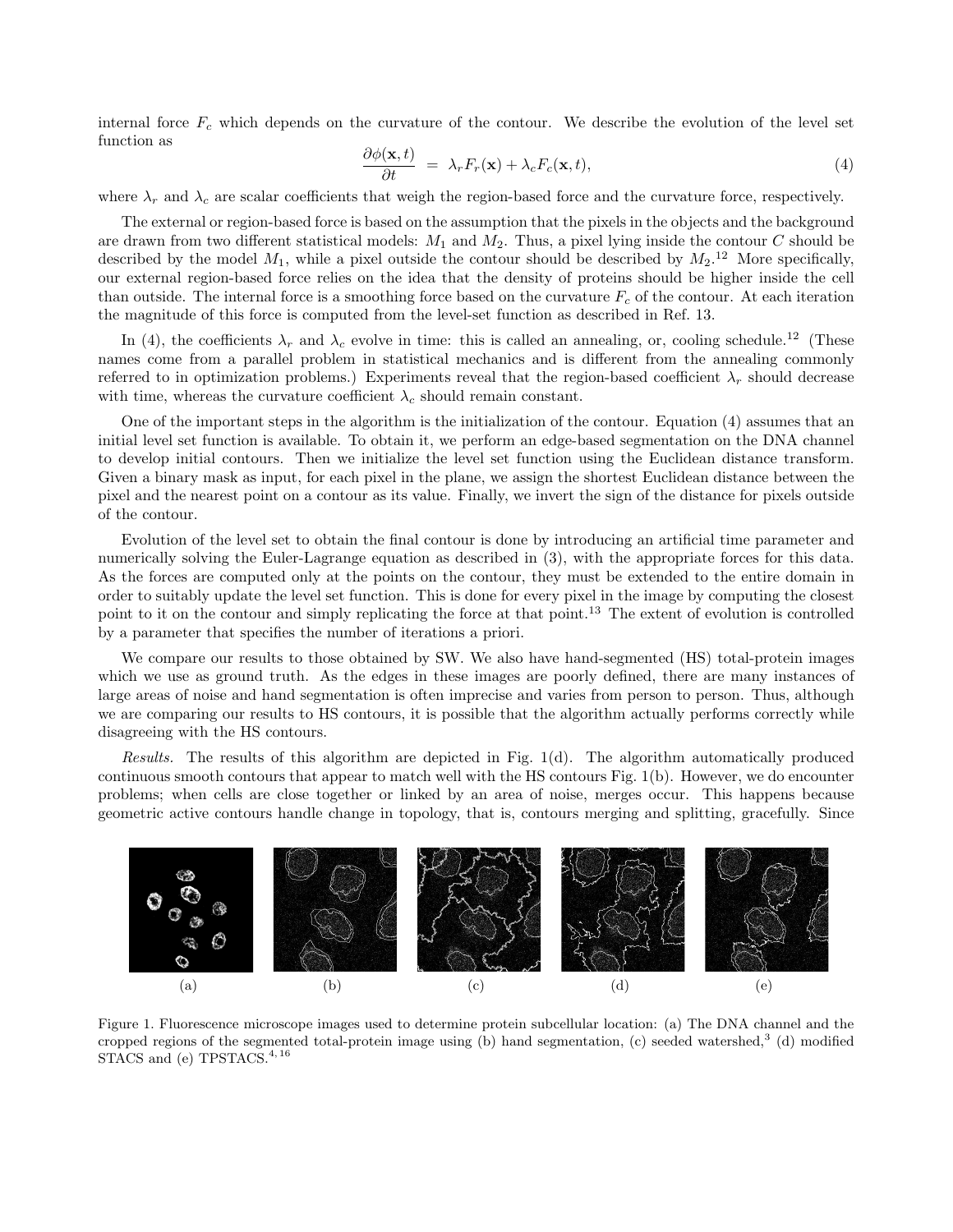we know the number of cells (given by the number of nuclei in the DNA channel), we want to impose a constant number of contours on our algorithm (termed "topology preservation").

Topology Preserving STACS. We conserve the topology or the number of contours obtained after initialization (which correspond to the number of cells detected in the image) over the course of the evolution of the level-set function by detecting and not changing the sign of the nonsimple points.<sup>17</sup>

Measures of Performance. To assess the performance of our algorithm, we use three common methods: area overlap, area similarity and recall/precision. We compare SW and TPSTACS to the hand-segmented images (HS), as well as DNA images.

Area Overlap (AO) detects how much of each cell overlaps with HS (or DNA). This measure will count the splits although the resulting contour might be discarded. This measure is lenient towards algorithms producing loose contours, such as SW.

Area Similarity  $(AS)^{18}$  compares the area of that mask with the area of any SW/TPSTACS mask which overlaps with it and normalizes it by the total area of both masks (unlike area overlap). Thus, this measure penalizes an algorithm if its contour is not tight, even though it might contain the entire hand-segmented contour.

The Recall/Precision  $(R/P)$  method derives two quantities as percentages. They depend on a true positive,  $T^{(+)}$ —a mask designated by the algorithm as well as the HS mask, a false positive,  $F^{(+)}$ —a mask designated as a cell but which is not and, similarly, a false negative,  $F^{(-)}$ . R tells us how many of the contours were correctly drawn and P tells us how many of the contours drawn were correct.

|                      |                | $SW$ $\lbrack\% \rbrack$ | TPSTACS <sup>[%]</sup> |
|----------------------|----------------|--------------------------|------------------------|
| Area Similarity (AS) |                | 30.82                    | 80.51                  |
| Area Overlap $(AO)$  | НS             | 62.15                    | 82.14                  |
|                      | DNA            | 62.29                    | 99.80                  |
| Recall $(R)$         | $HS (T=70\%)$  | 37.88                    | 71.13                  |
|                      | DNA $(T=95\%)$ | 36.75                    | 99.06                  |
| Precision $(P)$      | $HS (T=70\%)$  | 39.99                    | 76.82                  |
|                      | DNA $(T=95\%)$ | 36.28                    | 99.06                  |

Table 1. Segmentation results for the seeded watershed algorithm (SW) and TPSTACS. The algorithms were tested against both hand-segmented images (HS) as well as the DNA ones (DNA). Note that  $R$  and  $P$  are given for the value of threshold  $T = 70\%$  for HS and  $T = 95\%$  for DNA (from Ref. 4).

Results. We ran our algorithm on the above set of images and set the cooling parameters to experimentally determined values.  $\lambda_c$  was constant and equal to one and  $\lambda_r$  decreased from 50 to 10 with the iteration. This means that the region-based term dominates in the beginning, growing the contours to roughly divide the pixels based on their statistical models, while the curvature term remains constant and grows in relative importance towards the end, smoothing the contour. To assess the performance of our algorithm, we use  $AO, AS$  and  $R/P$ . We compare SW and TPSTACS to the hand-segmented images HS, as well as the DNA images. Results for both the seeded watershed and TPSTACS are given in Table 1 as well as Fig. 1(e). All measures have been averaged over all cells and all images.<sup>4</sup>

The AS measure yielded 80.51% for TPSTACS versus 30.82% for SW; this was expected as TPSTACS produces tight contours as opposed to SW ones (see Fig. 1(e) and (c), respectively). Area overlap yielded 82.14% for TPSTACS versus 62.15% for SW (against HS). Looking at the area overlap against the DNA (as well as recall and precision against the DNA), we see that essentially, almost 100% of our segmented cells are usable. Therefore, by both objective measures of quality (recall/precision, area similarity and area overlap) as well as subjective (visual inspection), we conclude that TPSTACS outperforms SW by a fair margin.

Discussion. Despite the impressive results, there are a few limitations to the applicability of TPSTACS. For instance, in its present design it cannot work without an initial contour. Thus, in cases where there is no DNA channel or any equivalent that affords an easy detection of the approximate location and number of cells, the algorithm cannot segment the total-protein image.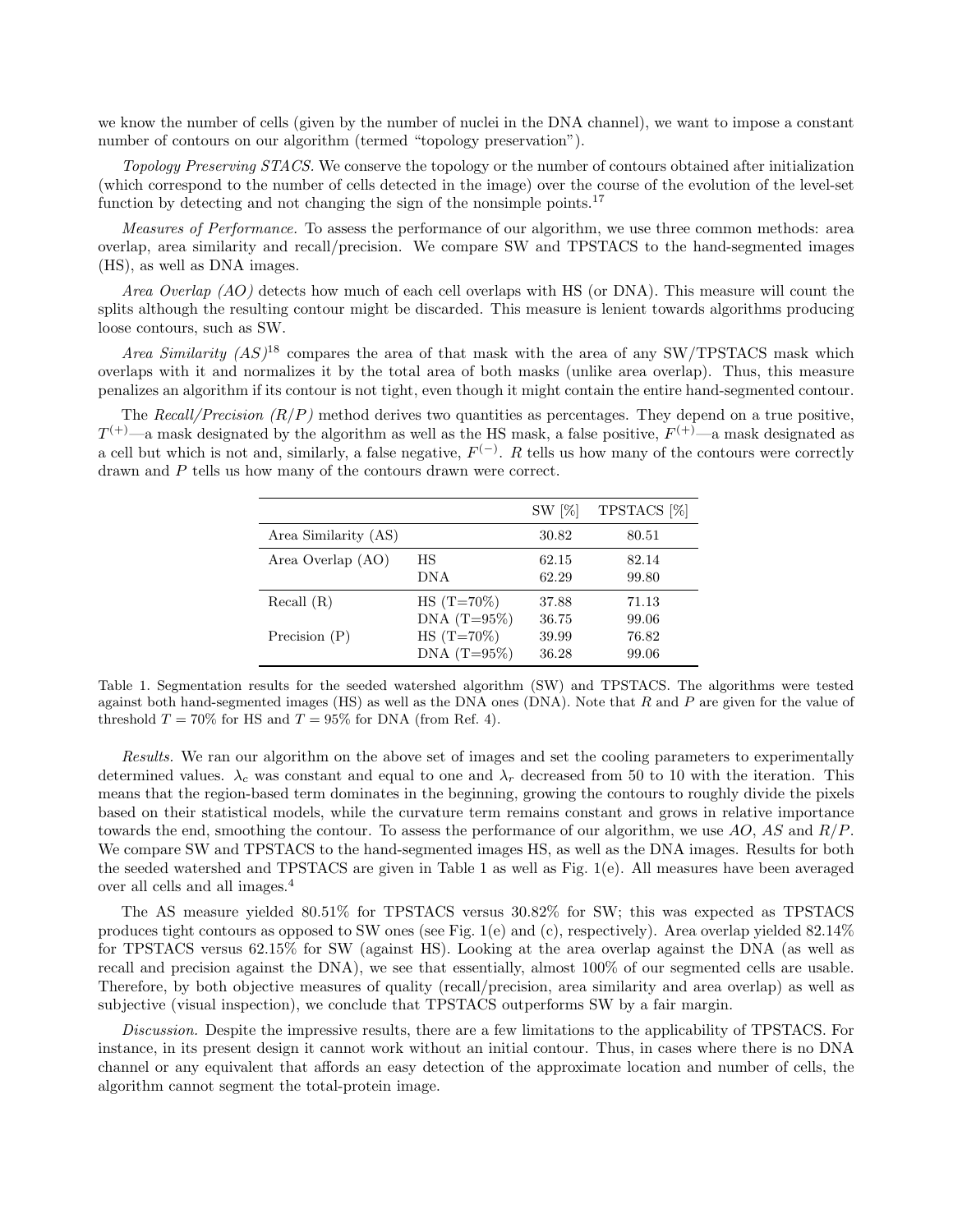Further, the algorithm is extremely time consuming with the complexity growing nonlinearly with the size of the image. A profile of the implementation reveals that nearly 70% of the computation load comes from the function that extends the values of the force (computed at the points on the contour) to the entire domain in order to update the level-set function at each iteration. Optimization approaches to speed up the evolution of the level set function include the narrow-band approach.<sup>17</sup> Since our objects of interest—the cells—are not regular in shape, it was computationally infeasible to create the narrow-band around the evolving contour.

LATPSTACS. We developed a local area version of the algorithm to restrict the region of level-set update to a small rectangular neighborhood around the cell that retains an average  $AS=98\%$  with the TPSTACS results.<sup>16</sup> The savings in run time were not significant. Furthermore, when the density of cells is high, the local area implementation very quickly degenerates to the original problem.

Towards Multiresolution. The issues of initialization and computational complexity point, at first blush, to a method that is able to ideally work on a smaller version of the image (to reduce the computations of the extension function). Such a requirement is consistent with the well-established and widely applied theory of multiresolution.<sup>19</sup> MR transformations are known to offer localization, adaptivity and speed. For example, our team showed that using MR for classification of fluorescence microscope data significantly improves the classification accuracy, demonstrating the presence of hidden information in multiresolution subspaces.<sup>2</sup>

One might imagine we could quickly perform some initial segmentation on a very coarse version of our image and refine on the finer versions. Ideas along these lines have already appeared.<sup>20–23</sup> The advantage of speed is obtained from the fact that multiresolution transformations are computationally economical and the reduction in the size of the image itself reduces the computational load imposed by the extension function described above. The details of this method as applied to the total protein (HeLa-UCE) images is presented in Ref. 16. As a proof of concept for the applicability of this method to cell images, we present the results on the data for which the TPSTACS algorithm could not be used. The following subsection briefly describes this effort.

#### 2.1.2 MRSTACS: Algorithm for Segmentation of Images to Study Golgi Proteins

Data Set. The images for this problem (which was introduced in Section 1.1.2) were acquired by the Linstedt team and consist of 15 z-stacks of 40 images each of size 1024×1344. There is a Golgi-protein channel and a parallel channel in which the cells' membrane proteins are marked. In this data set, we do not have the DNA channel.

As there may be multiple Golgi bodies in a cell, unlike the DNA which appears as a single unit (when the cell is not undergoing mitotic division), the Golgi channel cannot be used in the same fashion as the DNA channel for initialization. Thus the same algorithm developed for the subcellular protein location problem cannot be used. Furthermore, while TPSTACS has been tested extensively on the total-protein channel, the images in this data set have been stained with a dye targeting membrane proteins, so the signal can be expected to be sparser than, or at least not as uniform as the protein subcellular location images.

MRSTACS. We used a 2D analysis filter bank with the simplest MR filters, the Haar basis, and performed a 3-level decomposition. We expect (a) the downsampling to greatly reduce the run time and (b) the smoothing to offer cells easier to discern. To initialize the contours, we apply a threshold to detect the cells in the transformed image, followed by morphological operators to refine that detection. With fair initial estimates, a few iterations of the algorithm are sufficient to get a good coarse segmentation in the transform domain. We then interpolate the contours and refine the results by iterating a few times at each higher level. We use topology preservation to prevent any merges in the contour evolution stage.

Results. We use the same forces and values of the parameters  $\lambda_r$  and  $\lambda_c$  as TPSTACS and recompute the model statistics only. Due to the subsampling and good initialization due to smoothing, both provided by MR, the number of iterations required is much less. With this method (see an example in Fig. 2), we compute an initial coarse segmentation in less than 10 seconds and the refined final contours in less than 30 minutes (on an Intel Pentium M 1.6 GHz platform) as opposed to nearly 4-6 hours using the traditional TPSTACS method.

Discussion. Note that we currently interpolate the contour on the coarse level by replicating the nearestneighbor values in the evolving level set. This might result in jagged contours. Using a smoother interpolation method such as bicubic interpolation runs the risk of merging contours at the interpolation stage despite the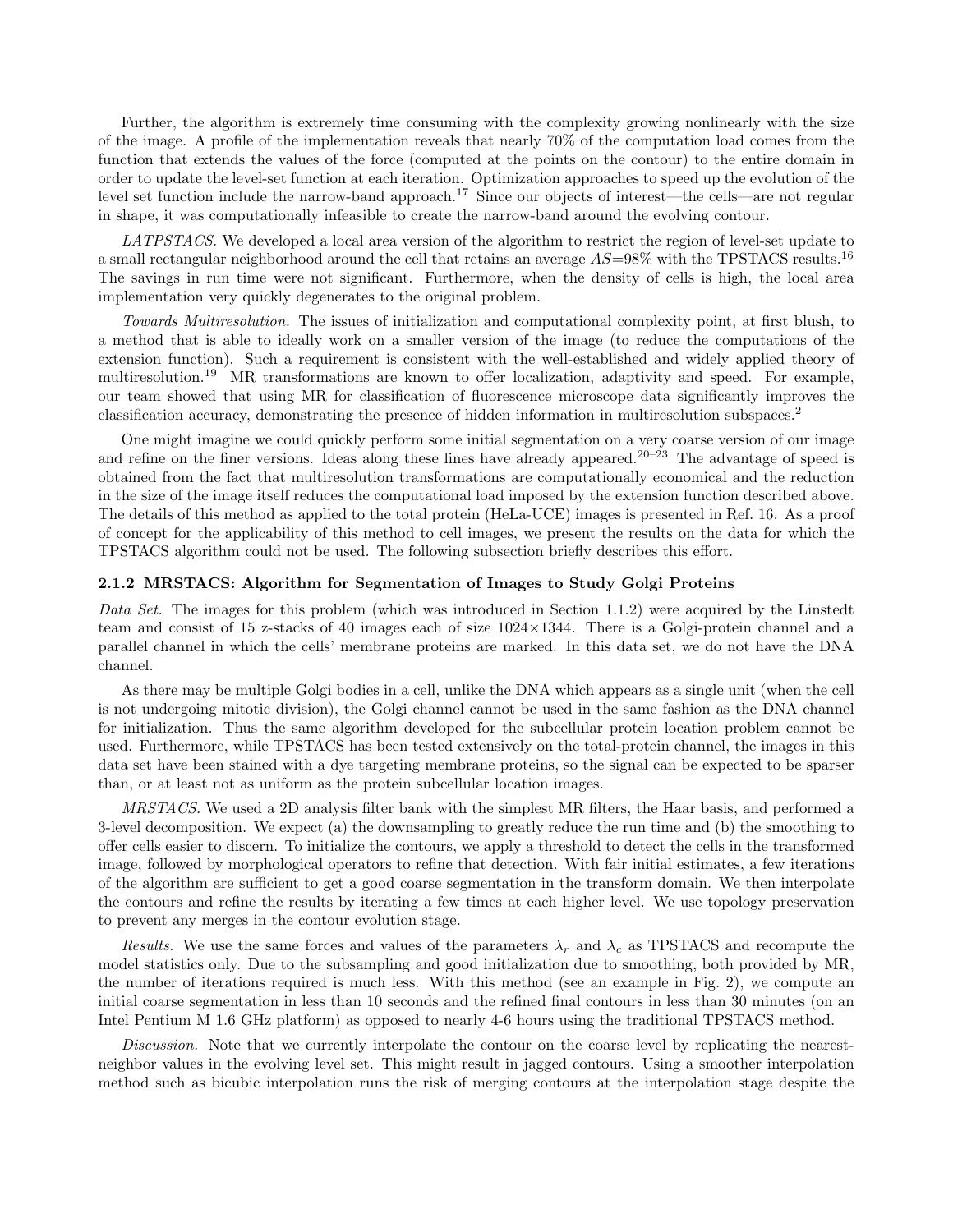

Figure 2. (a) Coarse segmentation at level three. The blue contour indicates the result of the blob detection and the red contour the coarse segmentation obtained after iterating TPSTACS on the coarsest subspace. (b) Segmentation on the original image.

topology preservation method that is applied at the curve evolution stage. Further venues of exploration are studying the preservation of topology across the scales and understanding the effect of different filters on different images and finding the optimal number of decomposition levels for a given data set.

### 2.1.3 xxSTACS: Algorithms for Segmentation on Other Modalities

We recognize that the segmentation demands posed by some of the images obtained from other imaging modalities overlap enormously with those that underlie the design of TPSTACS. While TPSTACS was designed primarily for the segmentation of fluorescence microscope images, as noted in Section 1.2.2, (1) allows us to include any number of forces adapted to the data. Given below are some of the applications of the algorithm, with suitable adaptations within the framework, to segment images from other modalities.

DIC Microscopy Images of Yeast. We now discuss segmentation of yeast images introduced in Section 1.1.3.

Data Set. We are given a set of closely spaced cells (yeast colonies) and are required to segment the individual cells in the DIC channel (Fig. 3(a)). The data set also has a parallel DNA channel and a GFP labelled specific protein channel.<sup>24</sup>



Figure 3. (a) A DIC microscope image of yeast cells, (b) segmentation results after automated initialization and (c) segmentation result after a manual initialization.

Algorithm. As the information in the parallel DNA information is ambiguous and insufficient to yield an initial contour we cannot use it to initialize the contour. Likewise the specific protein channel is of no avail to us for initialization. We initialize the contour automatically by first distinguishing the clumps of cells from the background by thresholding the gradient image. Next, we remove blobs with holes larger than a pre-determined size as invalid objects as well as very small fragments that are unlikely to be cells. This results in clumps of cells that are still mostly merged. Using a combination of k-means clustering and the watershed algorithm, we merge the fragmented portions of a cell, while splitting spuriously merged cells.

Evolution of the contour is based on the region-based force and the edge-based force (3). While the intensity difference between the foreground and background is usually weak, in the DIC channel, the edges are quite pronounced. Thus, the influence of the edge force is designed to increase with the iteration number. The edge maps can also be used as a stopping criterion to prevent the contours from finding the background. Further, using topology preservation maintains the number of contours detected in the initialization stage, preventing merges to which this data is highly prone.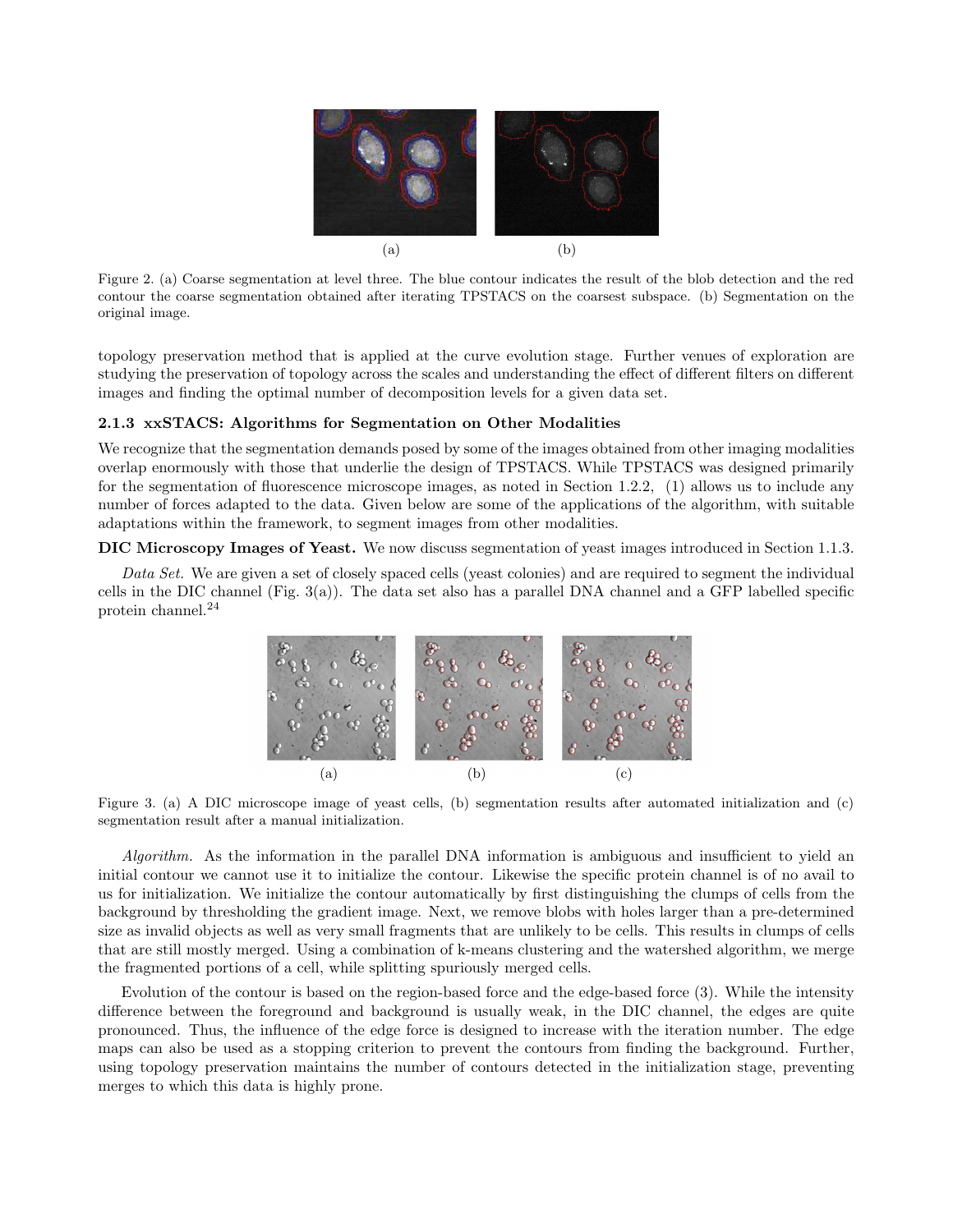Results. Experimentation reveals that the challenge in this data is the initialization itself as we tend to get a good segmentation if we are able to first detect the presence of individual cells. Fig. 3(b), shows a representative result of the segmentation with automated initialization. Since the procedure is highly dependent on the initialization, Fig.  $3(c)$  shows the result with a manual initialization.

Discussion. The automated initialization requires significant tuning before it can be robust and work accurately. With a purely automated version, we often end up mistakenly splitting cells due to the high variation in intensity, while failing to detect a few legitimate cells. Thus there is much scope for improvement in the initialization phase. The accurate performance of the algorithm after manual initialization suggests that the procedure would benefit immensely from a minimal user interaction (such as marking a single point in each cell).

MRI Images of the Heart. The task is to segment the heart walls—endocardium and epicardium—from a 2D time series of MR images of a human chest cavity, the problem we introduced in Section 1.1.3.

Data Set. We are given a set of 25 MRI images of the heart about 40ms apart and so correspond roughly to one heartbeat of a clinically healthy volunteer.

Algorithm. The endocardium usually appears brighter than most structures in the chest cavity. Thus, the initial contour for an image is obtained by thresholding the image. Mere thresholding, however, picks up some other structures. To get rid of these spurious detections, we use the fact that the endocardium is the most circular of these structures. During the course of evolving the contour, we use topology preservation as there is only one endocardium (as well as only one epicardium). In fact, the region-based force and curvature force used in TPSTACS, work successfully on this data. Since the initialization detects almost all of the endocardium, just a few iterations of the modified TPSTACS algorithm are sufficient to refine the contour and add the missing portions. The final contour obtained for the endocardium serves as the initial contour for the segmentation of the epicardium. The same algorithm with the same parameters (but with appropriately tuned statistical models for the region based force) is iterated a few times to segment the epicardium.



Figure 4. (a) Segmentation of the endocardium and (b) epicardium. (Red contour: TPSTACS. Blue contour: handsegmented ground truth.)(c) An example of a self-loop and nonsmooth contour in the hand-segmented ground truth.

Results. A representative image of the outcome of the endocardium segmentation is shown in Fig. 4(a). The outcome of the epicardium segmentation is shown in Fig. 4(b). We observe that the algorithm works well even when there is no edge information present. An entire frame of size  $192\times156$  is completely segmented with a high degree of accuracy in less than fifteen seconds. The average area similarity compared with the hand-segmented ground truth is 93% for the endocardium and 94% for the epicardium.

Discussion. The higher accuracy for epicardium segmentation despite the relatively lower accuracy for its initial contour—the endocardium segmentation—could be explained as follows. For a few of the frames, the discrepancy between the contour from the algorithm and the ground truth is due to the inconsistency and/or inaccuracy in the hand segmented contour (see Fig.  $4(c)$ ) rather than any inaccuracy on the part of the algorithm. Though the ground truth is provided by an expert, such anomalies are expected as the process of hand segmenting the images is a tedious one.

Some of the future directions include tuning the algorithm to be robust to noise in the data in peripheral sectioning planes and also in case of data from high-speed MR imaging or in ultrasound images that are also used in such studies. Further, we can also use the time series information and cyclic nature of the heartbeat to our advantage in designing the algorithm.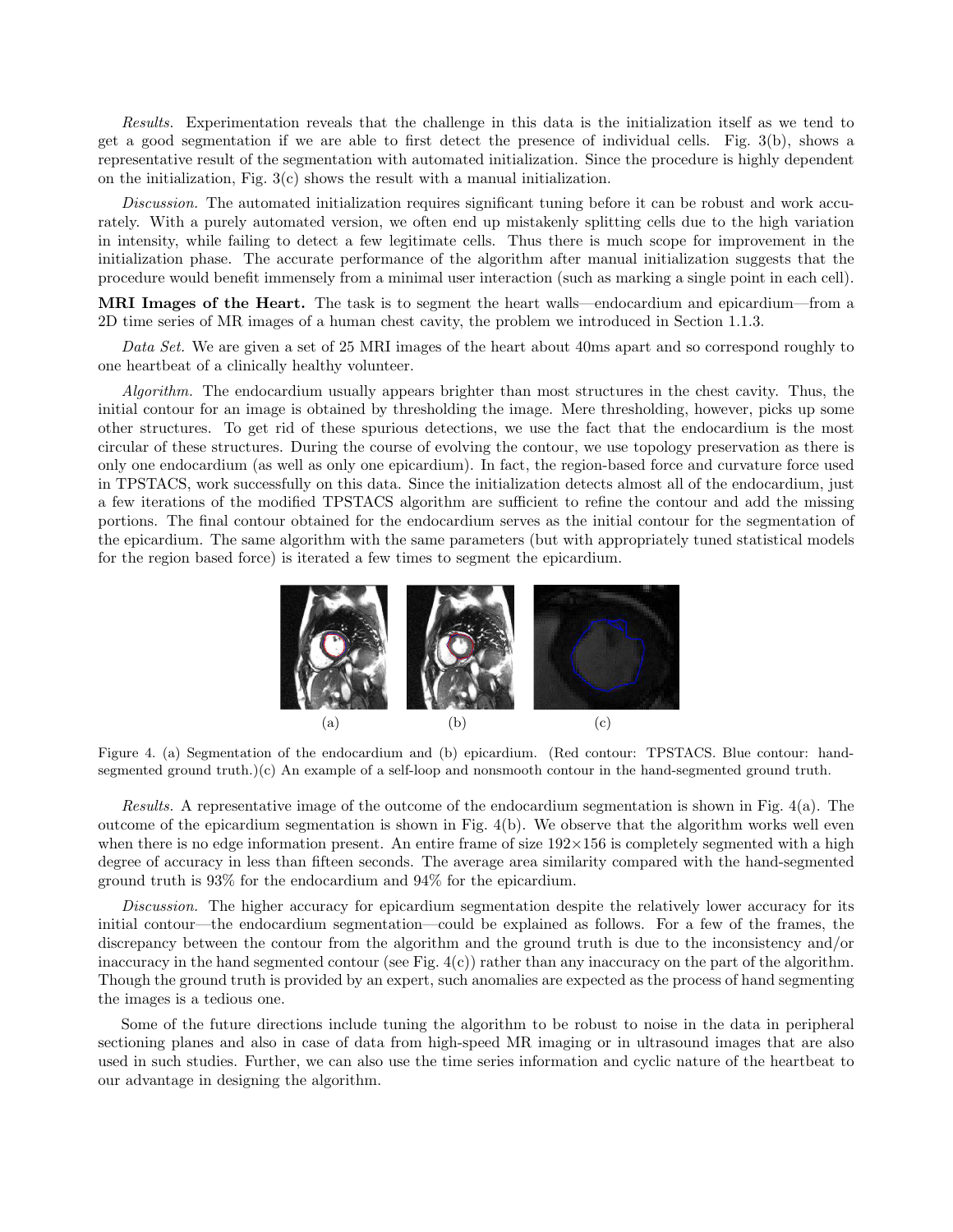fMRI Images of the Brain. In brain fMRI images (see Section 1.1.3), the functional activity under study is detected in the gray matter, which is obtained by growing layers of it on top of segmented white matter.

Data Set. We report the results of testing our algorithm on the MRI images of a child brain made available to us by the VISTA laboratory at Stanford University. It consists of 400 images—100 in the coronal plane, 140 in the sagittal and 160 in the axial sectioning planes—each of size  $217 \times 180$  pixels. The VISTA lab also provided us with human expert-based segmentation for the left hemisphere to evaluate our algorithm.

Algorithm. The challenge in segmenting such images stems from the highly convoluted nature of the gray matter. While voxel-based classification methods that use image statistics and histogram-based thresholding are partially successful, they are affected by intensity variations and the need to maintain distinct templates for various brain pathologies.<sup>25</sup> Active-contour-based methods, on the other hand, have considerable advantages due to their topological flexibility.<sup>26</sup> An automated initial segmentation used by the Stanford team results in several anomalies which necessitate hours of involved manual postprocessing to clean up the results.<sup>27</sup> The specific goal of this project is to improve the accuracy of segmentation so as to significantly reduce, if not eliminate entirely, the need for manual postprocessing, and thus reduce wasted resources both in terms of money and time.

We obtain an initial contour for the white matter segmentation by thresholding the image and the curve evolution is based solely on the region-based force. To take advantage of the available 3D information, we consider the 2D segmentation results for every voxel in three different planes—axial, coronal and sagittal and segment by majority voting.



Figure 5. L to r: Results of segmenting the white matter of the left-hemisphere in the axial, coronal and sagittal planes. The yellow/red/green labels correspond to true positives/false positives/false negatives, respectively.

Results. A qualitative assessment of the segmentation outcome is made by visual inspection. Fig. 5 shows the segmentation along the three sectioning planes. Table 2 reports a quantitative assessment of four possible implementations: voting-based segmentation (Voting), segmentation based on axial slices only (Axial), segmentation based on coronal slices only (Coronal) and segmentation based on sagittal slices only (Sagittal). From the table we note that the voting-based technique achieves the best performance on each performance measure.

|          | $T^{(+)}(\%)$ | $F^{(+)}(\%)$ | $AS(\%)$ |
|----------|---------------|---------------|----------|
| Axial    | 86.26         | 2.32          | 82.83    |
| Coronal  | 89.02         | 2.55          | 80.76    |
| Sagittal | 86.21         | 1.79          | 81.92    |
| Voting   | 89.13         | 1.63          | 85.07    |

Table 2. Quantitative measures of the segmentation performance of Voting-Based STACS.  $T^{(+)}$  indicates true positives that is, pixels correctly identified as belonging to the white matter region,  $F^{(+)}$  indicates false positives that is, pixels incorrectly identified as white matter and AS denotes area similarity.

Discussion. Typically, an  $AS \geq 70\%$  is considered excellent agreement with the ground truth.<sup>28</sup> Thus we note that the outcome of the voting-based STACS algorithm for fMRI images is in good agreement with the ground truth provided to us. It is noteworthy, however, that the algorithm takes nearly 36 hours to segment nearly 600 images. While this is still faster and less tedious than three days of manual labor, which is what it takes in the absence of an automated method, the run time is still quite high.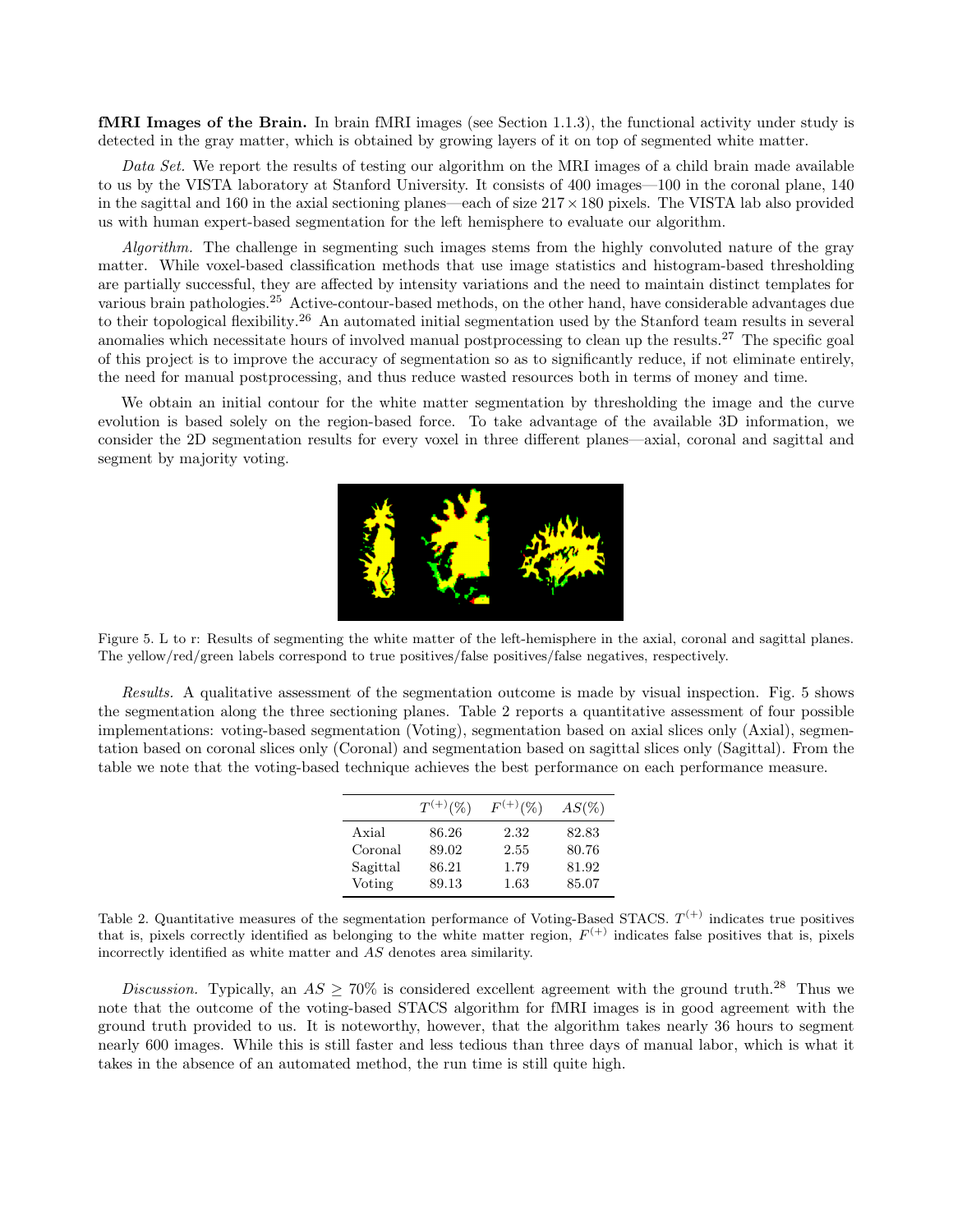## 2.2 Towards Multiscale Active Contour Transforms

Examining what we have done so far, we can say that the active contour methods work on fluorescence microscope data (as well as on MRI, fMRI and DIC microscopy) fairly well and certainly better than the watershed algorithm. This success is primarily due to the flexibility they offer (choosing any combination of available forces) as well as on the new, stochastic ideas.<sup>12</sup> The stochastic (region-based) term in  $(3)$  is the only term that specifically responds to the stochastic nature of fluorescence microscope data sets. The success we have had in applying one of the simplest multiresolution ideas in this framework also demonstrates that bringing state-of-the-art methods from image processing into fluorescence microscopy is a worthwhile and long overdue effort.

As the domain of the level-set function is the whole image, the algorithm is extremely slow. Even MR as applied to this framework in Section 2.1.2 is not a *solution* to the expensive computation that is costly by design. Though there have been some attempts in the recent past to introduce active contour algorithms to the segmentation of biological images they are designed for the specific task on hand. Further, akin to the constraints used in our own extension function for TPSTACS, there are a lot of rules that are defined to ensure the system works. While they do perform satisfactorily, the rules—such as a particle once burnt cannot be resurrected to avoid self intersections—are rather ad-hoc. There is no systematic way of coming up with such constraints for every new data set encountered. Moreover, it is not even an elegant way of developing a concept that obviously holds immense potential.

These considerations motivate us to revisit the mathematical set up underlying the design. We attempt to get rid of the extension function (essentially a version of the all-pairs-shortest-path problem) which does not have any obvious or truly beneficial optimization. Next, the huge advantage of the geometric embedding of the active contour algorithm is its nonparametrization. In the present scenario, this benefit is all but lost as by explicitly working on the points on the contour for the computation of the forces. Thus, as a first step, we recast the computation of the forces as a multiscale transformation.

## 3. MSAC TRANSFORMATIONS FOR SEGMENTATION

While active contour methods are the state-of-the-art tool in the image segmentation community, the unique speckled nature of fluorescence microscope images (see, for example, Fig 1 and Fig. 2) makes the direct application of such techniques difficult. Multiscale methods, on the other hand, are well suited to smooth and extract the significant features of such images.

While the nature of the fluorescence microscope images motivates us to explore the use of multiscale features for their segmentation, our success with the active contour algorithms discussed in Section 2.1.1, encourages us to continue to benefit from the advantages they afford. Recently, there has been an effort to formulate multiscale active contours.<sup>23</sup> Yet, our motivation as discussed in Section 2.2 stems from the need for an elegant framework that has an efficient implementation. Further, the idea of computing forces at the points on the contour using an FFT implementation has been proposed recently in the context of topology preserving flows.<sup>29</sup> Yet, this design does not get rid of the time consuming extension function itself. Thus, we come up with the novel idea of using multiscale active contour (MSAC) transformations for segmentation that does not parameterize the geometrically embedded contour.

## 3.1 Multiscale Active Contour Transformations

When confronted by speckled images, such as fluorescence microscope ones, one naturally seeks to connect the dots, that is, to estimate the densities of bright pixels on local neighborhoods of various sizes. Mathematically speaking, the computation of such local densities may be represented as a multiscale smoothing transformation of the original image. To be precise, let  $f : \mathbb{R}^N \to \mathbb{R}^M$  be a fluorescence microscope image, where N is typically 2 or 3 and  $M$  is the number of channels, with each channel corresponding to a different fluorescent probe. Although the proposed techniques will naturally extend to the case  $M > 1$ , for the sake of simplicity, we assume  $M = 1$  for the remainder of this section. Given a windowing function g of an appropriate degree of smoothness, boundedness, and/or decay (for example, a Gaussian), the corresponding multiscale transformation of f is  $Wf : \mathbb{R}^N \times (0, \infty) \to \mathbb{R}$ ,

$$
(\mathbf{W}f)(x;a) = \int_{\mathbb{R}^N} f(x)g(\frac{x-y}{a}) \, dy.
$$
 (5)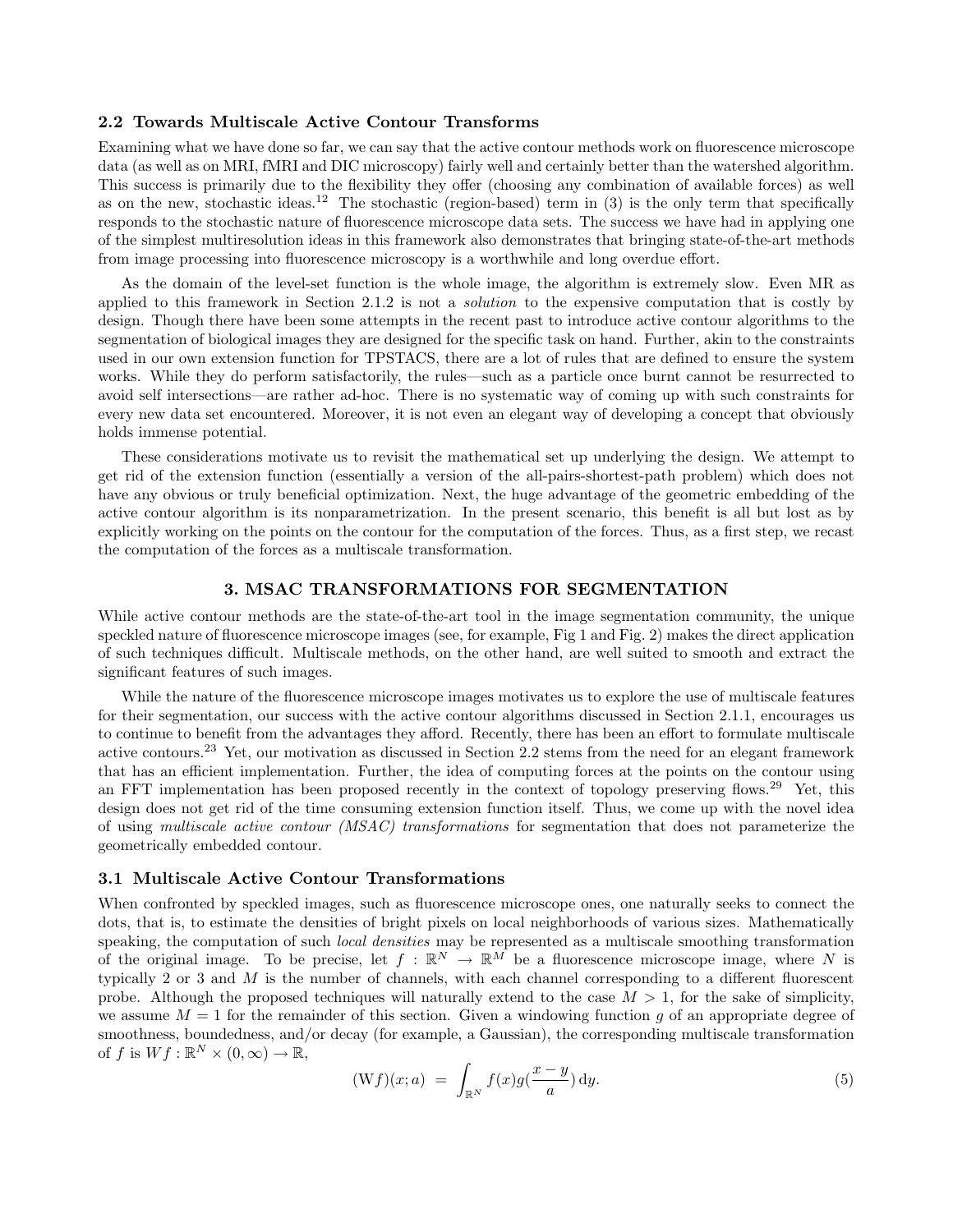

Figure 6. Multiscale blurs of a fluorescence microscope image. (a) The original image. (b) A slight blur begins to reveal the cell's edge. (c) With more blur, the edge of the cell becomes clearly defined. (d) With too much blur, the edges become rounded.

As depicted in Fig. 6 for several particular scale parameters a, such a transformation has a blurring effect, with the blur increasing with a. Although blurring is usually regarded as an unwanted artifact in image processing, we see that for fluorescence microscope images, a moderate degree of blur is actually useful: edges and shapes become more apparent as the blur resolves the speckled image. Indeed, more generally, if  $f$  were a distribution composed of a weighted sum of Dirac measures, then for each  $a > 0$ ,  $Wf(\cdot; a)$  would be the sum of translations of a dilated version of q. Mathematically speaking, the above transformation  $(5)$  is relatively simple, being nothing more than a convolutional operator whose kernel contains a scale parameter. Today, such transformations are commonly called continuous wavelet transforms. Although trivial to prove, it is important to note that transformation (5) preserves the action of the group of rigid transformations, and therefore preserves the underlying geometry of the original image. As microscope images are, in general, taken directly from above, and the vertical axis is the only axis along which we should expect the cells to be aligned, ideally, our algorithms should not be affected by translations, dilations, and rotations.

Specifically, given  $x_0 \in \mathbb{R}^N$ ,  $a_0 > 0$  and an  $N \times N$  orthogonal matrix  $\Theta$ , the corresponding translation, dilation and rotation operators are  $T_{x_0}, D_{a_0}, R_\theta : L^p(\mathbb{R}^N) \to L^p(\mathbb{R}^N)$ ,

$$
(\mathbf{T}_{x_0}f)(x) = f(x - x_0), \quad (\mathbf{D}_{a_0}f)(x) = f(a_0^{-1}x), \quad (\mathbf{R}_{\Theta}f)(x) = f(\Theta^{\mathrm{T}}x).
$$

The present day active contour methods are not sensitive to translations, dilations or rotations of the image. Thus, the MSAC transform that we propose, should not introduce these defects and should at the least do no worse than the existing algorithms. Indeed, for any windowing function  $g$ , the corresponding transformation  $(5)$ is easily shown to preserve translations and dilations, according to the following rules:

$$
(\mathrm{WT}_{x_0} f)(x; a) = (\mathrm{W} f)(x - x_0; a), \quad (\mathrm{WD}_{a_0} f)(x; a) = a_0^N (\mathrm{W} f)(a_0^{-1} x, a_0^{-1} a).
$$

Transformation such as  $(5)$  will also preserve rotations, provided the windowing function g is itself radially symmetric:  $g(x) = \tilde{g}(\Vert x \Vert)$  for some  $\tilde{g} : [0, \infty) \to \mathbb{R}$ . Then,  $(WR_{\Theta}f)(x; a) = (Wf)(\Theta^{T}x; a)$ .

Although multiscale transformations have only recently begun to be applied to segmentation problems,<sup>23</sup> convolution transformations such as (5) (without the scale parameter) have been exploited by the segmentation community for decades. We argue that the scale parameter is essential, as the resolutions of the cameras used in the acquisition process will vary across biological research teams, and, more importantly, as any single fluorescence microscope image will contain multiple regions in which the marked proteins appear with varying density.

## 3.2 Segmentation with MSAC Transforms

The multiscale transform can be combined with the active contour method by suitably coding in the information of the evolving masks. For example, in TPSTACS, the region based force for the fluorescence microscope image is computed as the difference between the sum of the mean densities (or intensities) around a small neighborhood of every point on the current contour and the sum of the precomputed mean models. This may be computed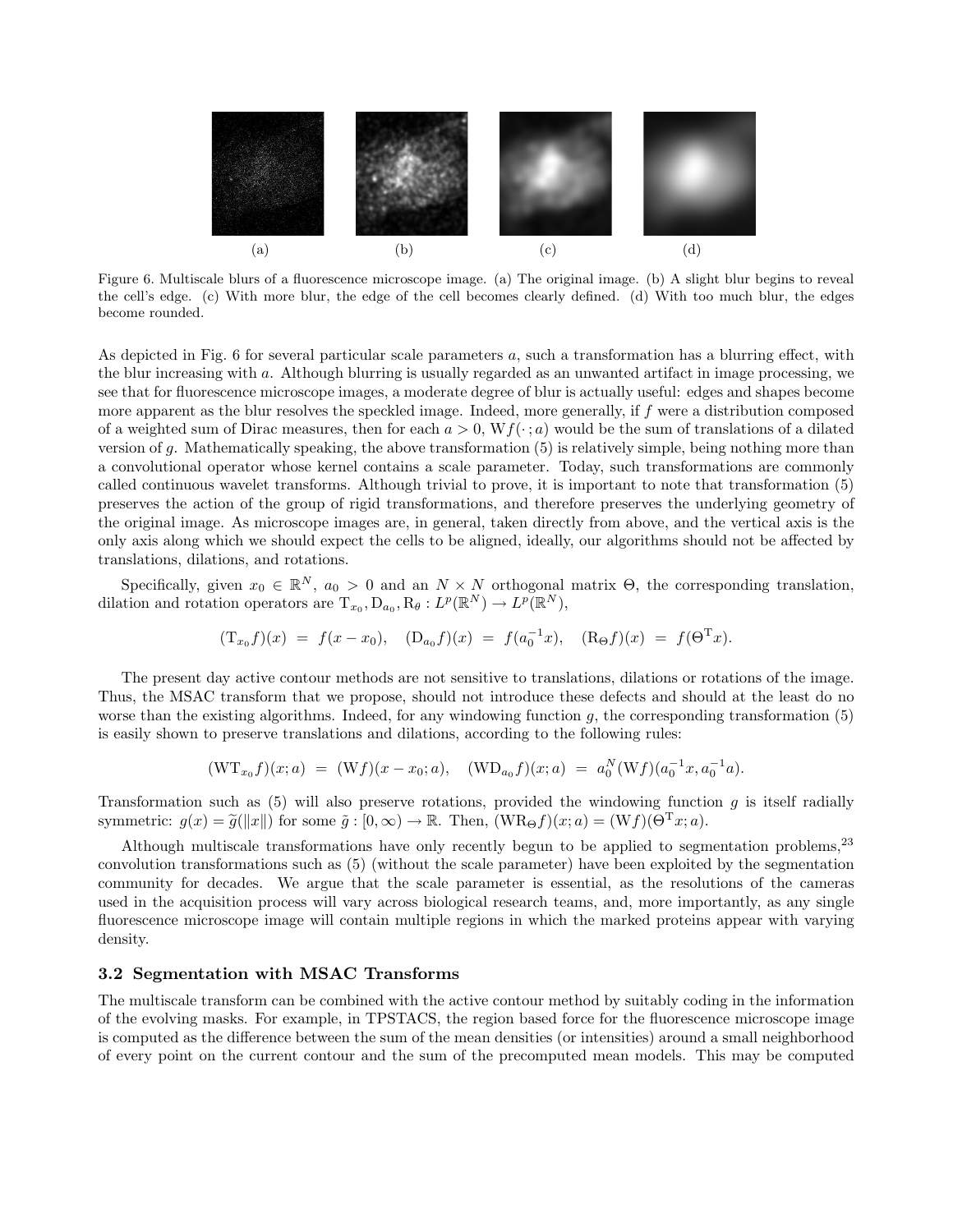

Figure 7. (a) The total protein image (HeLa-UCE data) after three iterations. (b) The membrane protein image (Golgi data) after three iterations. The merges are due to random initialization and absence of topology preservation.

without looping over the number of points on the contour as follows:

$$
M_{\rm in} = \frac{\int_{\mathbb{R}^N} f_{\rm in}(x) g(\frac{x-y}{a}) dy}{\int_{\mathbb{R}^N} C_{\rm in}(x) g(\frac{x-y}{a}) dy},
$$
  
\n
$$
M_{\rm out} = \frac{\int_{\mathbb{R}^N} f_{\rm out}(x) g(\frac{x-y}{a}) dy}{\int_{\mathbb{R}^N} C_{\rm out}(x) g(\frac{x-y}{a}) dy} \text{ and}
$$
  
\n
$$
F_r = M_{\rm in} + M_{\rm out} - M_{\rm model},
$$

where  $M_{\rm in}$  and  $M_{\rm out}$  represent the mean intensities inside and outside the current contour,  $M_{\rm model} = M_1 + M_2$ represents the sum of the model mean intensities  $M_1$  and  $M_2$ ,  $f_{\text{in}}$  represents the portion of the image contained in the current contour,  $f_{\text{out}}$  represents the portion that is considered as the background by the current contour,  $C_{\text{in}}$  and  $C_{\text{out}}$  are the binary masks of the regions inside and outside the contour, respectively, and finally,  $F_r$ represents the region based force. The behavior of this algorithm at the points on the contour is by design equivalent to the computations performed by TPSTACS. The difference is that instead of using the distance transform and extending the forces thus computed, we actually compute the forces at every pixel in the image obviating the extension function. The values computed cannot be interpreted as their distance from the evolving contour but rather their and their neighboring values' proximity to one mean model or the other. Thus, the computation also enables the contour to evolve much faster as it does not have to progress in small increments. Just using the region based force is insufficient to obtain smooth contours for the cell images. So we designed a new curvature force along the same lines but using the level set function and without computing the second order differentials,

$$
F_c = \int_{\mathbb{R}^N} \phi(x) g(\frac{x-y}{a}) dy - \phi.
$$

The dilation factor a of the smoothing window is selected based on the resolution of the image. With this, we are able to achieve smooth and accurate contours even beginning with a random initialization of the level set function. For example, for both the total protein (HeLa-UCE) and the membrane protein (Golgi) data, if we initialize  $\phi$  to be identically zero, we obtain reasonable contours in 3 iterations, each iteration taking about 6.5 seconds on an average (on an Intel Pentium M 1.6 GHz platform) for images of size  $1024\times1024$ . Sample results are shown in Fig. 7. When we have a priori knowledge of the topology, then this method can be easily combined with the topology preservation method used in TPSTACS. This topology preserving module can be expected to increase the run time of the algorithm and this increase is directly proportional to the size and number of contours in the image.

This algorithm is, like its predecessor, extendable to other modalities. A preliminary experiment of the MSAC Transform to segment the brain fMRI images using the appropriate region based force yielded an enormous speedup. The MSAC transform completed segmenting the entire volume of nearly 600 2D images in one hour versus the 36 hours taken by the previous system. As far as accuracy was concerned, it did no worse than the segmentation accuracy of the previous algorithm.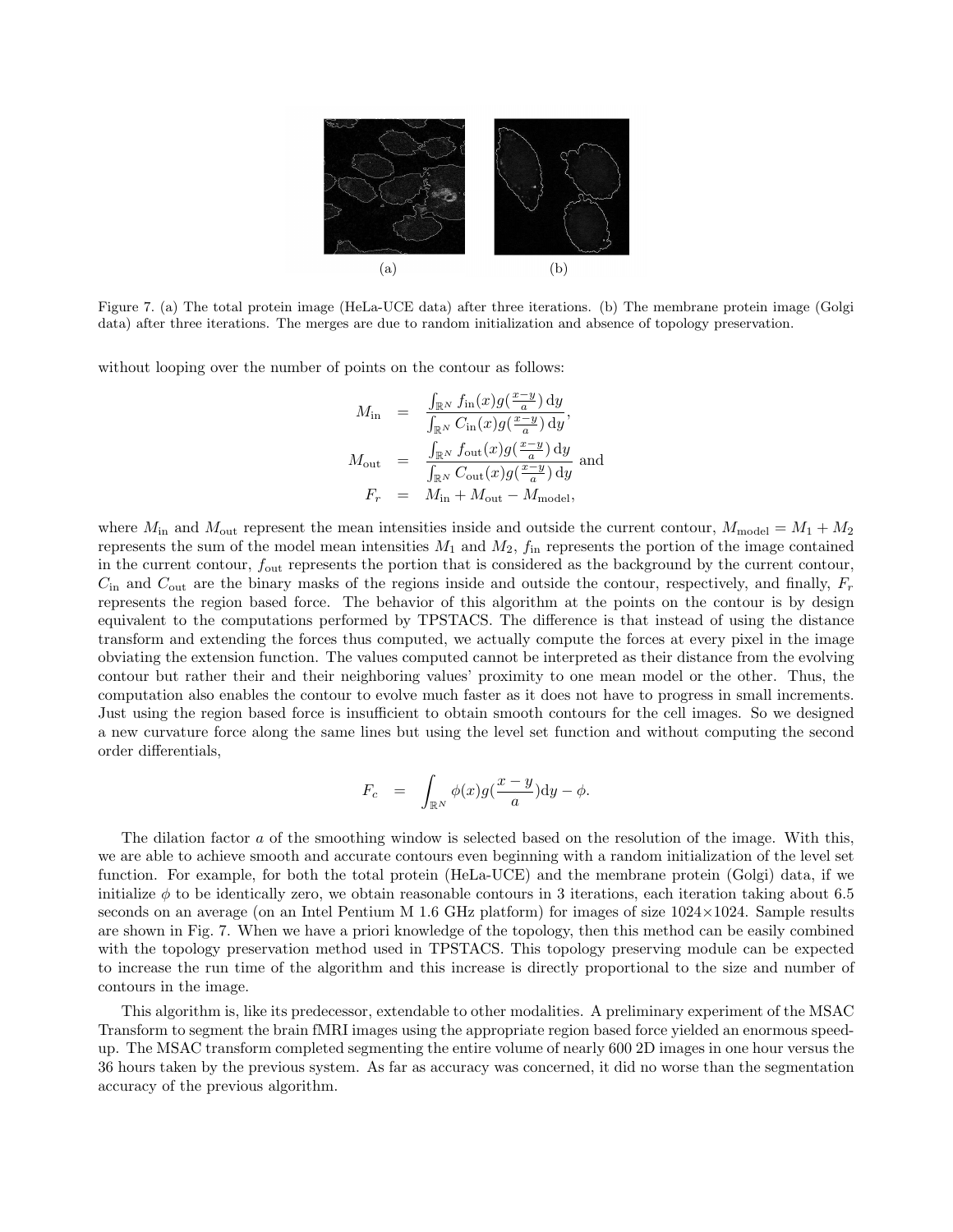Note that though there is a provision of using multiple scales to evolve the contour, we have only presented the algorithm and results for a fixed value of the scale. We can combine this algorithm with the multiresolution perspective, that is, smoothing followed by downsampling, and iteratively refine the contour to further increase the algorithm's efficacy and efficiency.

#### 3.3 The bimagicLab Segmentation Toolbox

The MSAC transform forms the core of our segmentation algorithm. We propose to select modules such as multiresolution (downsampling and/or use of different dilations of the smoothing filter) and topology preservation based on the details of the data set (such as the imaging modality, dimension of the data set, experimental conditions, etc.) and the user's specific needs. For most of our end users, segmentation is typically the first step towards answering their biological question. They need not concern themselves with all the modules, etc. Thus, we intend to provide a user-friendly graphical user interface for the algorithms we develop. All they would have to do is indicate to the software the experimental conditions such as, for example, the imaging modality, dimensionality, resolution and the nature of the image (such as total protein channel with no parallel channels). The GUI will guide them in the process of selecting the modules most relevant to their data and application. Further, if any parameters need to be tuned explicitly, the GUI will guide the users by providing intuitive descriptions such as the cell size, to facilitate customization. We do recognize that in some tasks, such as high-throughput imaging or high-content screening, 2D images cannot possibly be segmented one at a time. In this aspect, the user investing a few minutes to configure the algorithm through the GUI, will greatly enhance the quality of the segmentation output of the batch processing.

## 4. CONCLUSIONS

We have presented an active contour algorithm that successfully segments fluorescence microscope images. Further, we have demonstrated its flexibility to be adapted to different imaging modalities. It is however not suitable for high-throughput applications due to its large run time. We showed that by incorporating the power of multiresolution, we not only successfully decrease the run time but are also able to detect features that could not be detected earlier and hence segment even those images that do not have any parallel channels for initialization. Furthermore, we proposed a novel multiscale transformation paradigm that can be used to segment images efficiently and without losing the advantage of accuracy and flexibility provided by active contours. This is only the beginning of the work that has raised interesting theoretical and experimental questions and opened new vistas for further exploration.

## 5. ACKNOWLEDGEMENTS

We thank Eric Chu, Philip Cuadra, Siddharth J. Garg, Vivek S. Oak and Sarah J. Reid, for their experimental work in applying the TPSTACS algorithm to other imaging modalities. Our thanks are also due to our collaborators, Dr. R. F. Murphy, Dr. A. D. Linstedt, Dr. B. A. Wandell, Dr. A. F. Laine and their teams for providing us with the images we have used in the preparation of this paper.

## REFERENCES

- 1. K. Huang and R. Murphy, "From quantitative microscopy to automated image understanding," Journ. Biomed. Optics 9, pp. 893–912, 2004.
- 2. A. Chebira, Y. Barbotin, C. Jackson, T. Merryman, G. Srinivasa, R. Murphy, and J. Kovačević, "A multiresolution approach to automated classification of protein subcellular location images," BMC Bioinformatics 8(210), 2007.
- 3. M. Velliste and R. Murphy, "Automated determination of protein subcellular locations from 3D fluorescence microscope images," in Proc. IEEE Int. Symp. Biomed. Imaging, pp. 867–870, (Washington, DC), 2002.
- 4. L. Coulot, H. Kischner, A. Chebira, J. Moura, J. Kovačević, E. Osuna, and R. Murphy, "Topology preserving STACS segmentation of protein subcellular location images," in Proc. IEEE Int. Symp. Biomed. Imaging, pp. 566–569, (Arlington, VA), Apr. 2006.